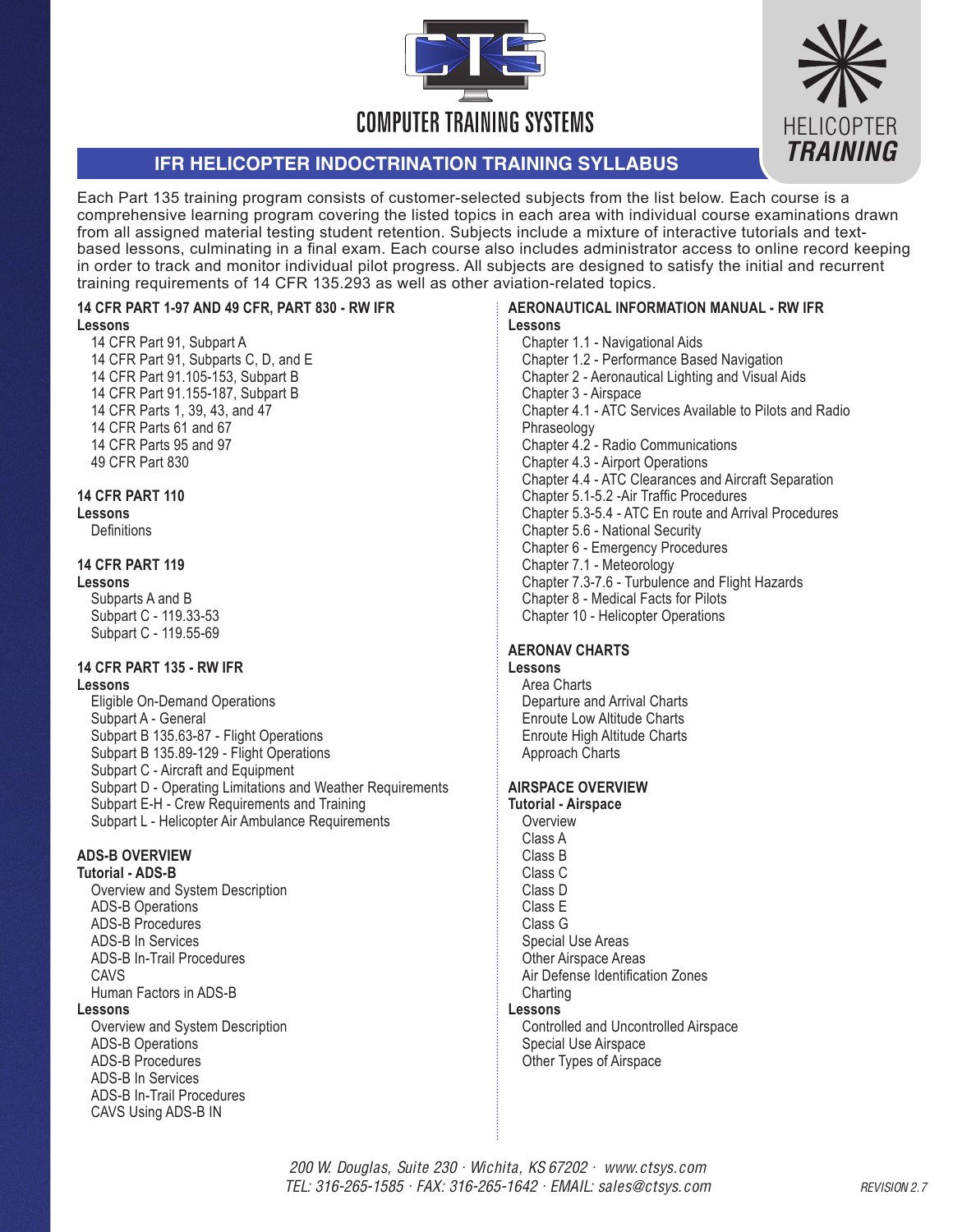## **AVIATION SAFETY ACTION PROGRAM (ASAP) OVERVIEW**

**Tutorial - Aviation Safety Action Program** ASAP Overview ASAP Process How to Submit a Report

**Lessons** 

Aviation Safety Action Program (ASAP) **Overview** 

# **AVIATION WEATHER THEORY**

# **Tutorial - Aviation Weather Theory**

The Standard Atmosphere Moisture States of Water Cloud Types Air Masses **Fronts Turbulence** Adverse Weather Aviation Weather Services **Lessons**  The Standard Atmosphere **Moisture** Cloud Types Air Masses and Fronts Turbulence and Wind Shear Adverse Weather – Icing Adverse Weather – Thunderstorms Adverse Weather – Fog Aviation Weather Services

# **CANADIAN AIM**

**Lessons** 

GEN 1-3, 6 - General Information GEN 5 - Terms and Definitions AGA 1-5 - Aerodromes AGA 6-9 - Aerodromes COM 1-3 - Communications COM 4-7 - Communications MET 1 - Meteorology MET 2-5 - Meteorology MET 6-12 - Meteorology NAT - North Atlantic (NAT) Operations SAR - Search and Rescue MAP - Aeronautical Charts and Publications LRA - Licensing, Registration, and **Airworthiness** AIR 1-2.11 - Airmanship AIR 2.12-3.8 - Airmanship AIR 3.9-4 - Airmanship

#### **CANADIAN RULES OF THE AIR AND AIR TRAFFIC SERVICES (RACs)**

**Lessons** 

Section 1 - General Section 2 - Airspace Section 3 - Flight Planning Section 4.1-4.2 - Airport Operations Section 4.3-4.6 - Airport Operations Section 5 - VFR Enroute Procedures Section 6 - IFR General Section 7 - IFR Departure Procedures Section 8 - IFR Enroute Procedures Section 9.1-9.19 - IFR Arrival Procedures Section 9.20-9.28 - IFR Arrival Procedures Section 10 - IFR Holding Procedures Section 11 - ATC Special Procedures RAC Annex

# **CLASSES OF FIRE AND PORTABLE FIRE EXTINGUISHERS**

**Tutorial - Portable Fire Extinguishers** Overview and Classes of Fire Types of Fire Extinguishers Location and Use of Fire Extinguishers Risks and Hazards of Fire **Tutorial - Lithium Battery Fires**  Lithium Battery Fires **Lessons**  Classes of Fire and Types of Extinguishers Location, Use, Risks, and Hazards Lithium Battery Fires

# **CONTROLLED FLIGHT INTO TERRAIN AVOIDANCE (CFIT, TAWS, AND ALAR) - (RW)**

**Tutorial - CFIT and ALAR** Introduction to CFIT Combating CFIT Approach and Landing Accident Reduction (ALAR) **Tutorial - TAWS** Introduction to TAWS TAWS Equipment Cautions and Warnings Databases **Tutorial - Case Study** Case Study **Lessons**  Controlled Flight into Terrain (CFIT) Approach and Landing Accident Reduction (ALAR) Terrain Awareness and Warning System (TAWS)

# **CRM-ADM - Rotor Wing**

**Tutorial - CRM - Rotor Wing** Crew Resource Management Authority of the PIC CRM Skills Communication Processes Building and Maintaining a Flight Team Workload and Time Management Situational Awareness Fatigue: Effects and Reduction Strategies Stress: Effects and Reduction Strategies **Tutorial - ADM - Rotor Wing** What is ADM? Risk Management Operational Pitfalls Applying ADM **Tutorial - Case Study** Case Study **Lessons**

Authority of the Pilot-in-Command Communication Team Building Workload and Time Management Situational Awareness Fatigue - Effects and Reduction Stress - Effects and Reduction Aeronautical Decision Making Risk and Operational Pitfalls

# **FLAT-LIGHT, WHITEOUT, AND BROWNOUT CONDITIONS**

**Tutorial - Flat-light, Whiteout, and Brownout Conditions Overview** Avoiding and Responding **Lessons Overview** Avoiding and Responding

# **GPS (RW IFR-VFR)**

**Tutorial - GPS Overview** GPS System Description Availability and Reliability GPS Errors WAAS and GBAS Augmentation GPS NOTAMs and Aeronautical Information

#### GPS Operational Overview **Tutorial - GPS Operations**

Inadvertent IMC IFR Operations Terminal Operations and Approaches WAAS Approaches

# Departure Procedures

**Tutorial - Non-Part 97 Procedures** Non-Part 97 Procedures

# **Lessons**

GPS Overview Terminal Operations WAAS Non-Part 97 Approaches

**HAA OPERATIONS Lessons** HAA Operations